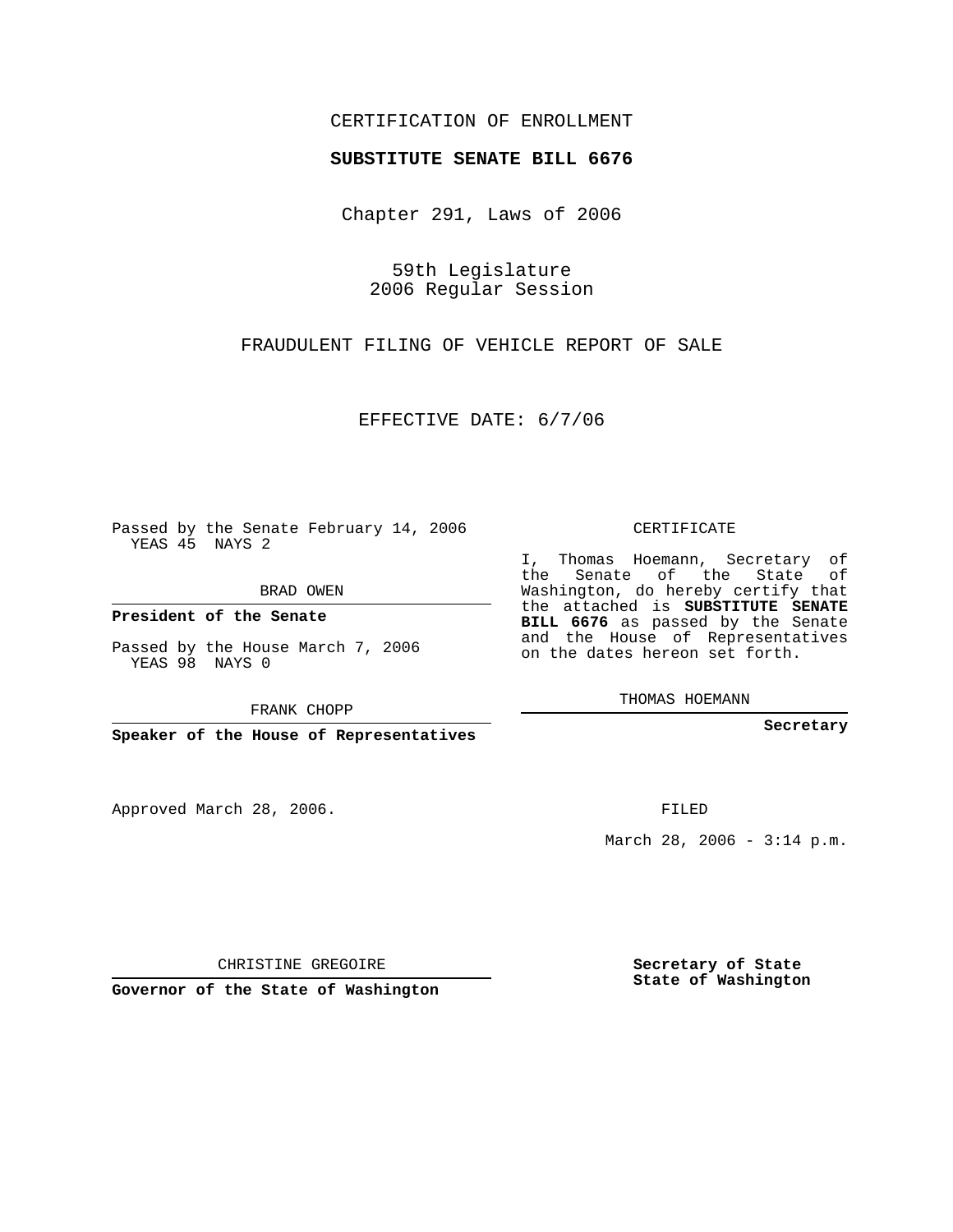## **SUBSTITUTE SENATE BILL 6676** \_\_\_\_\_\_\_\_\_\_\_\_\_\_\_\_\_\_\_\_\_\_\_\_\_\_\_\_\_\_\_\_\_\_\_\_\_\_\_\_\_\_\_\_\_

\_\_\_\_\_\_\_\_\_\_\_\_\_\_\_\_\_\_\_\_\_\_\_\_\_\_\_\_\_\_\_\_\_\_\_\_\_\_\_\_\_\_\_\_\_

Passed Legislature - 2006 Regular Session

### **State of Washington 59th Legislature 2006 Regular Session**

**By** Senate Committee on Judiciary (originally sponsored by Senators Roach, Kline, Mulliken, Fairley and Rasmussen)

READ FIRST TIME 02/03/06.

 AN ACT Relating to fraudulent filing of vehicle report of sale; amending RCW 46.12.102; reenacting and amending RCW 46.12.101; adding a new section to chapter 9.45 RCW; and prescribing penalties.

BE IT ENACTED BY THE LEGISLATURE OF THE STATE OF WASHINGTON:

 NEW SECTION. **Sec. 1.** A new section is added to chapter 9.45 RCW to read as follows:

 Every person who files a vehicle report of sale without the knowledge of the transferee shall be guilty of fraudulent filing of vehicle report of sale and shall be punished as follows:

 (1) Where the victim incurred damages in an amount less than two hundred fifty dollars, the defendant is guilty of a gross misdemeanor. (2) Where the victim incurred damages in an amount exceeding two hundred fifty dollars, the defendant is guilty of a class C felony.

 (3) Where the victim incurred damages in an amount exceeding one thousand five hundred dollars, the defendant is guilty of a class B felony.

 **Sec. 2.** RCW 46.12.101 and 2004 c 223 s 1 and 2004 c 200 s 2 are each reenacted and amended to read as follows: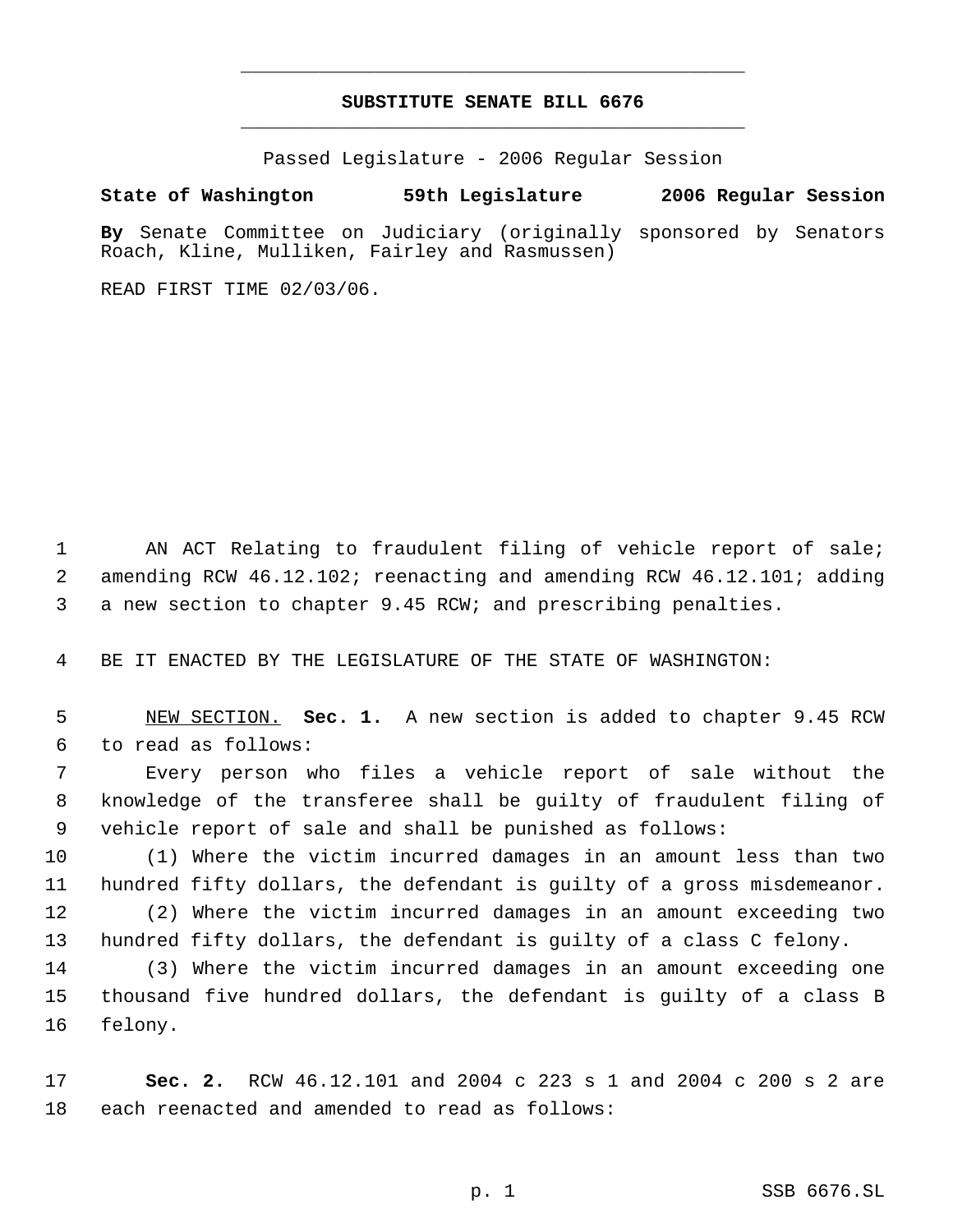A transfer of ownership in a motor vehicle is perfected by compliance with the requirements of this section.

 (1) If an owner transfers his or her interest in a vehicle, other than by the creation, deletion, or change of a security interest, the owner shall, at the time of the delivery of the vehicle, execute an assignment to the transferee and provide an odometer disclosure statement under RCW 46.12.124 on the certificate of ownership or as the department otherwise prescribes, and cause the certificate and assignment to be transmitted to the transferee. The owner shall notify the department or its agents or subagents, in writing, on the appropriate form, of the date of the sale or transfer, the name and address of the owner and of the transferee, the transferee's driver's license number if available, and such description of the vehicle, including the vehicle identification number, as may be required in the appropriate form provided or approved for that purpose by the department. The report of sale will be deemed properly filed if all information required in this section is provided on the form and includes a department-authorized notation that the document was received by the department, its agents, or subagents on or before the fifth day after the sale of the vehicle, excluding Saturdays, Sundays, and state and federal holidays. Agents and subagents shall immediately electronically transmit the seller's report of sale to the department. Reports of sale processed and recorded by the department's agents or subagents may be subject to fees as specified in RCW 46.01.140 (4)(a) or (5)(b). By January 1, 2003, the department shall create a system enabling the seller of a vehicle to transmit the report of sale electronically. The system created by the department must immediately indicate on the department's vehicle record that a seller's report of sale has been filed.

 (2) The requirements of subsection (1) of this section to provide an odometer disclosure statement apply to the transfer of vehicles held for lease when transferred to a lessee and then to the lessor at the end of the leasehold and to vehicles held in a fleet when transferred to a purchaser.

 (3) Except as provided in RCW 46.70.122 the transferee shall within fifteen days after delivery to the transferee of the vehicle, execute the application for a new certificate of ownership in the same space provided therefor on the certificate or as the department prescribes,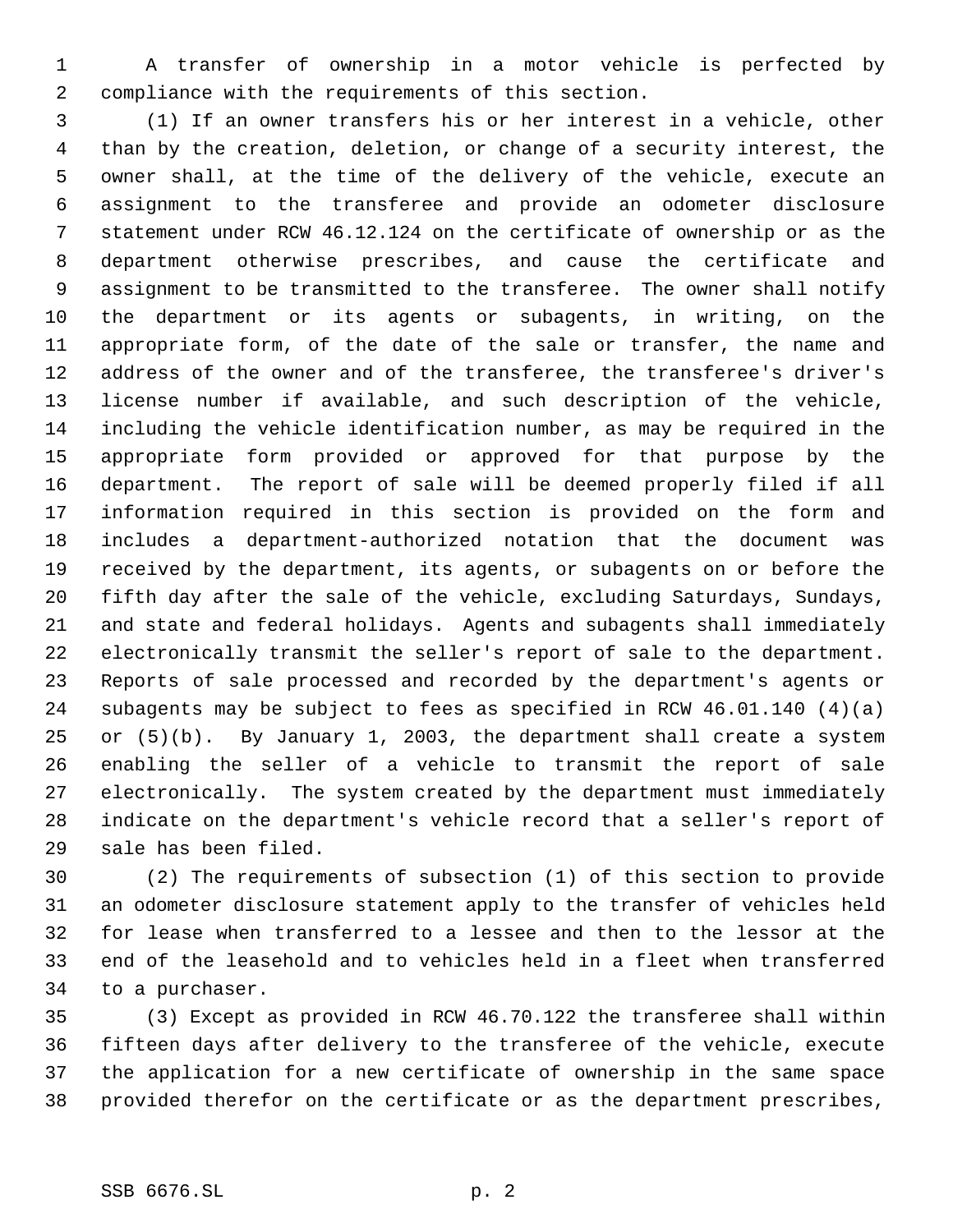and cause the certificates and application to be transmitted to the department accompanied by a fee of five dollars in addition to any other fees required.

 (4) Upon request of the owner or transferee, a secured party in possession of the certificate of ownership shall, unless the transfer was a breach of its security agreement, either deliver the certificate to the transferee for transmission to the department or, when the secured party receives the owner's assignment from the transferee, it shall transmit the transferee's application for a new certificate, the existing certificate, and the required fee to the department. Compliance with this section does not affect the rights of the secured party.

 (5) If a security interest is reserved or created at the time of the transfer, the certificate of ownership shall be retained by or delivered to the person who becomes the secured party, and the parties shall comply with the provisions of RCW 46.12.170.

 (6) If the purchaser or transferee fails or neglects to make application to transfer the certificate of ownership and license registration within fifteen days after the date of delivery of the vehicle, he or she shall on making application for transfer be assessed a twenty-five dollar penalty on the sixteenth day and two dollars additional for each day thereafter, but not to exceed one hundred dollars. The director may by rule establish conditions under which the penalty will not be assessed when an application for transfer is delayed for reasons beyond the control of the purchaser. Conditions for not assessing the penalty may be established for but not limited to delays caused by:

(a) The department requesting additional supporting documents;

- (b) Extended hospitalization or illness of the purchaser;
- 

(c) Failure of a legal owner to release his or her interest;

 (d) Failure, negligence, or nonperformance of the department, auditor, or subagent;

# (e) The transferee had no knowledge of the filing of the vehicle 34 report of sale and signs an affidavit to the fact.

 Failure or neglect to make application to transfer the certificate of ownership and license registration within forty-five days after the date of delivery of the vehicle is a misdemeanor.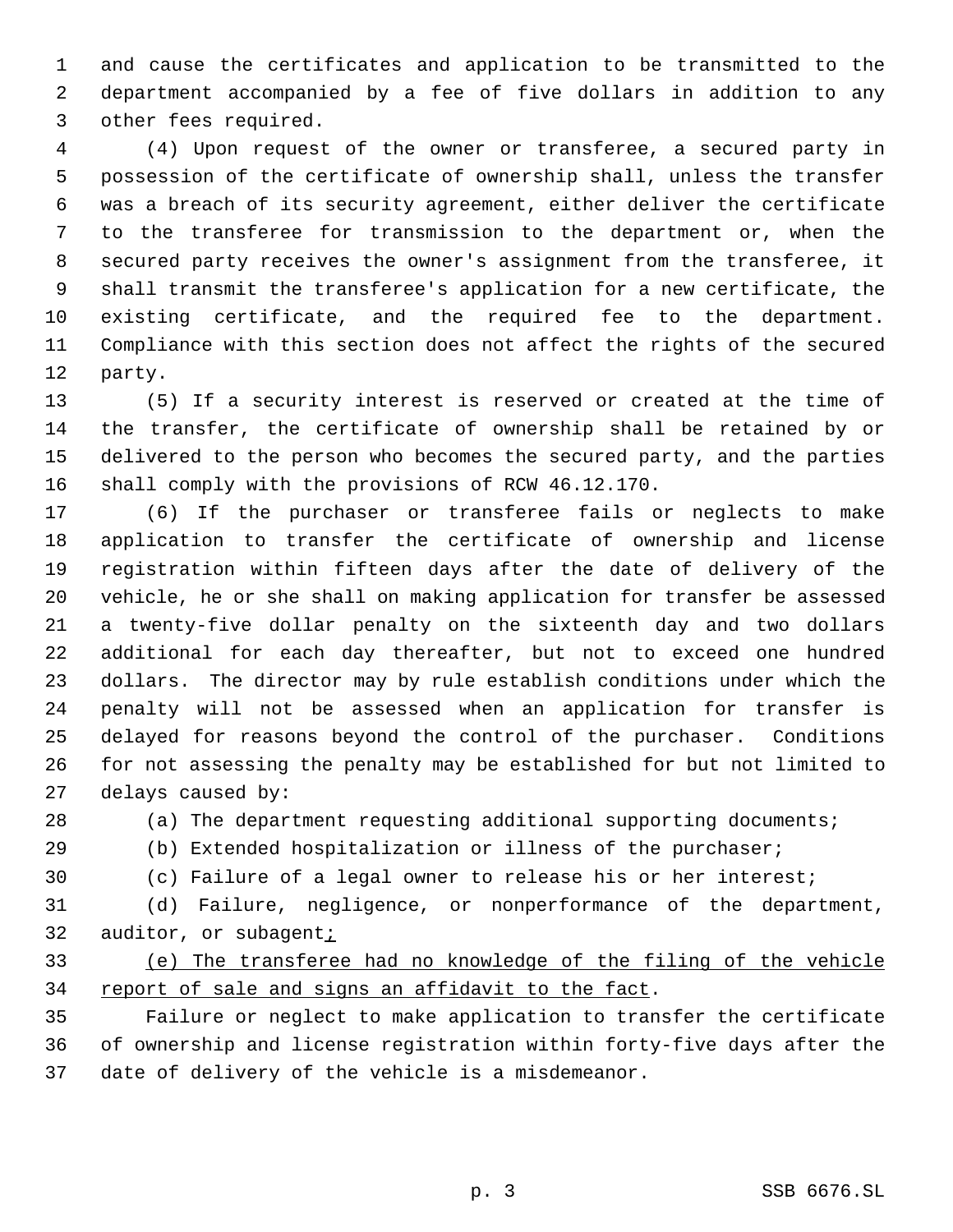(7) Upon receipt of an application for reissue or replacement of a certificate of ownership and transfer of license registration, accompanied by the endorsed certificate of ownership or other documentary evidence as is deemed necessary, the department shall, if the application is in order and if all provisions relating to the certificate of ownership and license registration have been complied with, issue new certificates of title and license registration as in the case of an original issue and shall transmit the fees together with an itemized detailed report to the state treasurer.

 (8) Once each quarter the department shall report to the department of revenue a list of those vehicles for which a seller's report has been received but no transfer of title has taken place.

 **Sec. 3.** RCW 46.12.102 and 2005 c 331 s 1 are each amended to read as follows:

 (1) An owner who has made a bona fide sale or transfer of a vehicle and has delivered possession of it to a purchaser shall not by reason of any of the provisions of this title be deemed the owner of the vehicle so as to be subject to civil liability or criminal liability for the operation of the vehicle thereafter by another person when the owner has also fulfilled both of the following requirements:

 (a) When the owner has made proper endorsement and delivery of the certificate of ownership and has delivered the certificate of registration as provided in this chapter;

 (b) When the owner has delivered to the department either a properly filed report of sale that includes all of the information required in RCW 46.12.101(1) and is delivered to the department within five days of the sale of the vehicle excluding Saturdays, Sundays, and state and federal holidays, or appropriate documents for registration of the vehicle pursuant to the sale or transfer.

 (2) An owner who has made a bona fide sale or transfer of a vehicle, has delivered possession of it to a purchaser, and has fulfilled the requirements of subsection (1)(a) and (b) of this section is relieved of liability and liability is transferred to the purchaser of the vehicle, for any traffic violation under this title, whether designated as a traffic infraction or classified as a criminal offense, that occurs after the date of the sale or transfer that is based on the